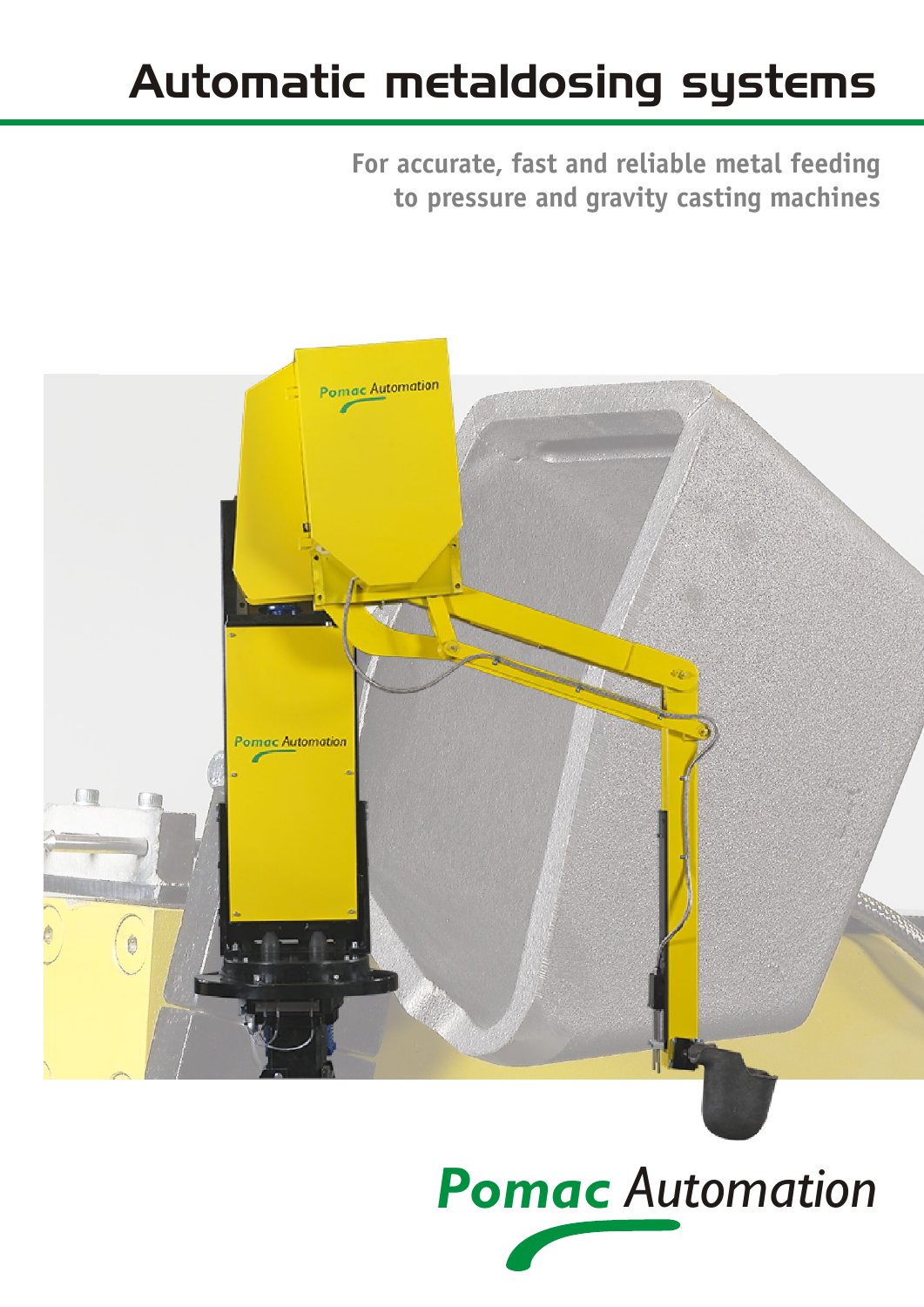## Ladler

These Pomac automatic ladlers are simple and robust built. The unique linkage system combined with highly efficient AC- servo drives offers an optimal arm and dipper movement, in this way providing the most accurate and fastest ladling and dosing possibilities.

The units fit to all types of die casting machines and shot weights can vary from 50 grams up to a maximum of 20 kg for model 305 and from 2 kg up to 50 kg for model 306.

The units are supplied with maximum programmable stroke lengths of 1842, 2094 or 2194 mm for model 305 and 2000, 2500 or 3000 mm for model 306.

## **Model 305**



- Fast
- Space saving
- Shotweights from 50 gram up to 20 kg
- For diecasting machines up to 10000 kN closing force
- Special options for brasscasting available

#### **Fast, accurate and smooth**

Min cycle time: model 305: 9 sec. model 306: 19 sec.

#### **Accuracy 0.5%**

The units have also standard the possibility of automatic shot weight correction, during auto cycle; when outputs of a D.C.M. are available for this. **With this system it is possible to be even more accurate (0.1%).**

#### **All units offer the following benefits:**

- Fully programmable (no adjustments of limit switches)
- Straightforward simple programming
- Special programmable pouring contour to avoid turbulence
- Sensor wiring checking every cycle
- Direct pour in shot hole
- 2 axes movement at same time
- Free standing on own heavy-duty pedestal
- Large draw down in furnace
- Common for both sides of DCM

## **Model 306**

 Strong Reliable

#### **The solution for the bigger Diecasting machine**

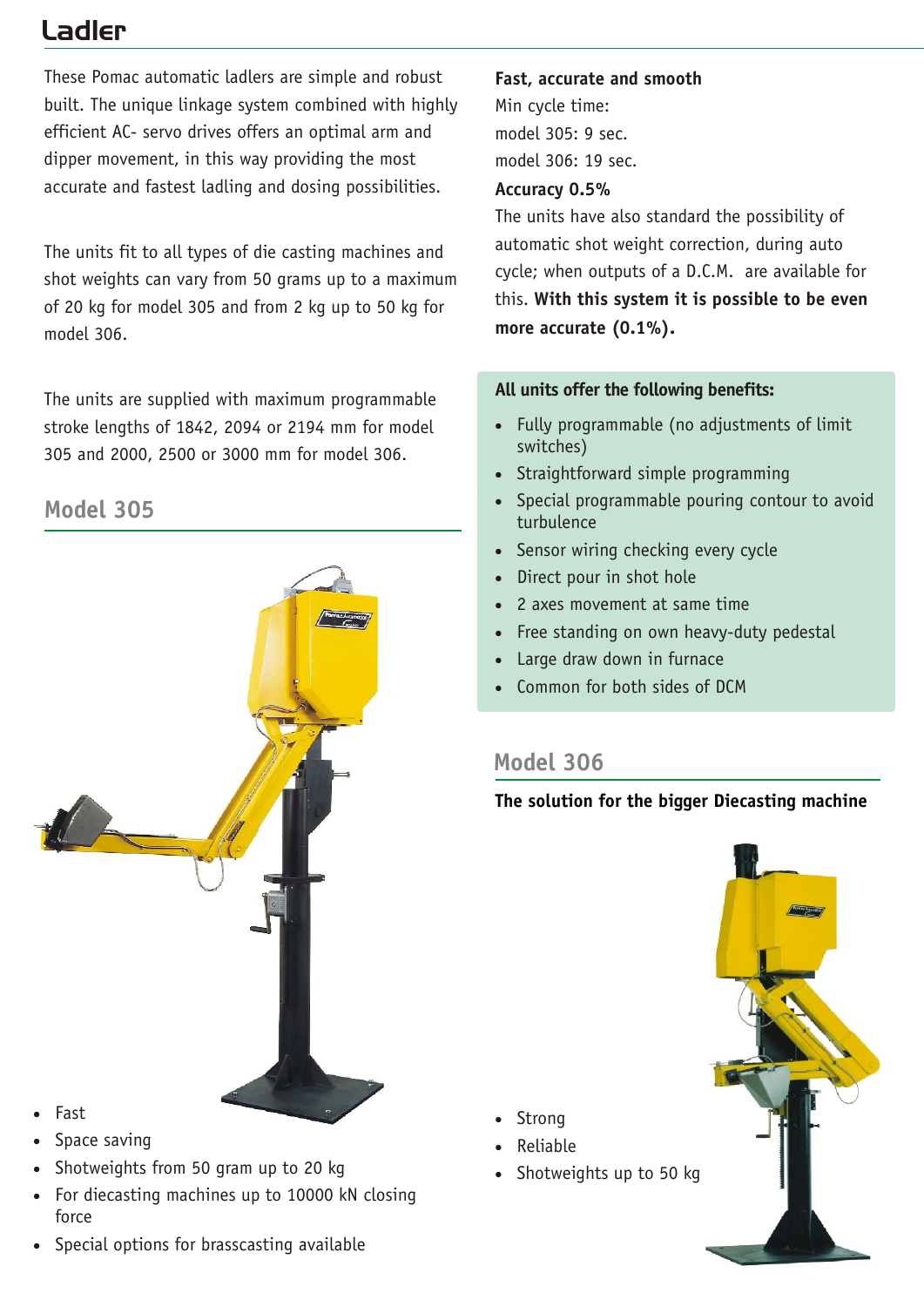#### **Linear or Rotating Dosing Devices Based upon the standard models 305 or 306**

#### **Concept**

Automatic feeding of 2 or more gravity, or sandmolds with one linear or rotating dosing device from one or more holding furnaces.

#### **Mode of Operation**

Each casting station is fed after notification of readiness. The sequence is at will. The dosing device is freely adjustable with different quantities to filling holes within it's working area. It is also possible to "pour in portions", pour into several filling holes from a single spoon charge.



**Linear Dosing Device**

#### **Rotating Dosing Device**



#### **The Controls**

Reliable Siemens S7 control in combination with digital AC servo drives in wall mounted cabinet with own cooling.

#### **Programming**

- From keypad with a 4 line lighted text display or as option graphic touch panel, mounted in the operator panel.
- Programming in easy to understand menu structure.
- Teach mode is standard
- Die memory
- Own diagnostic



Rotation max. 300 degrees